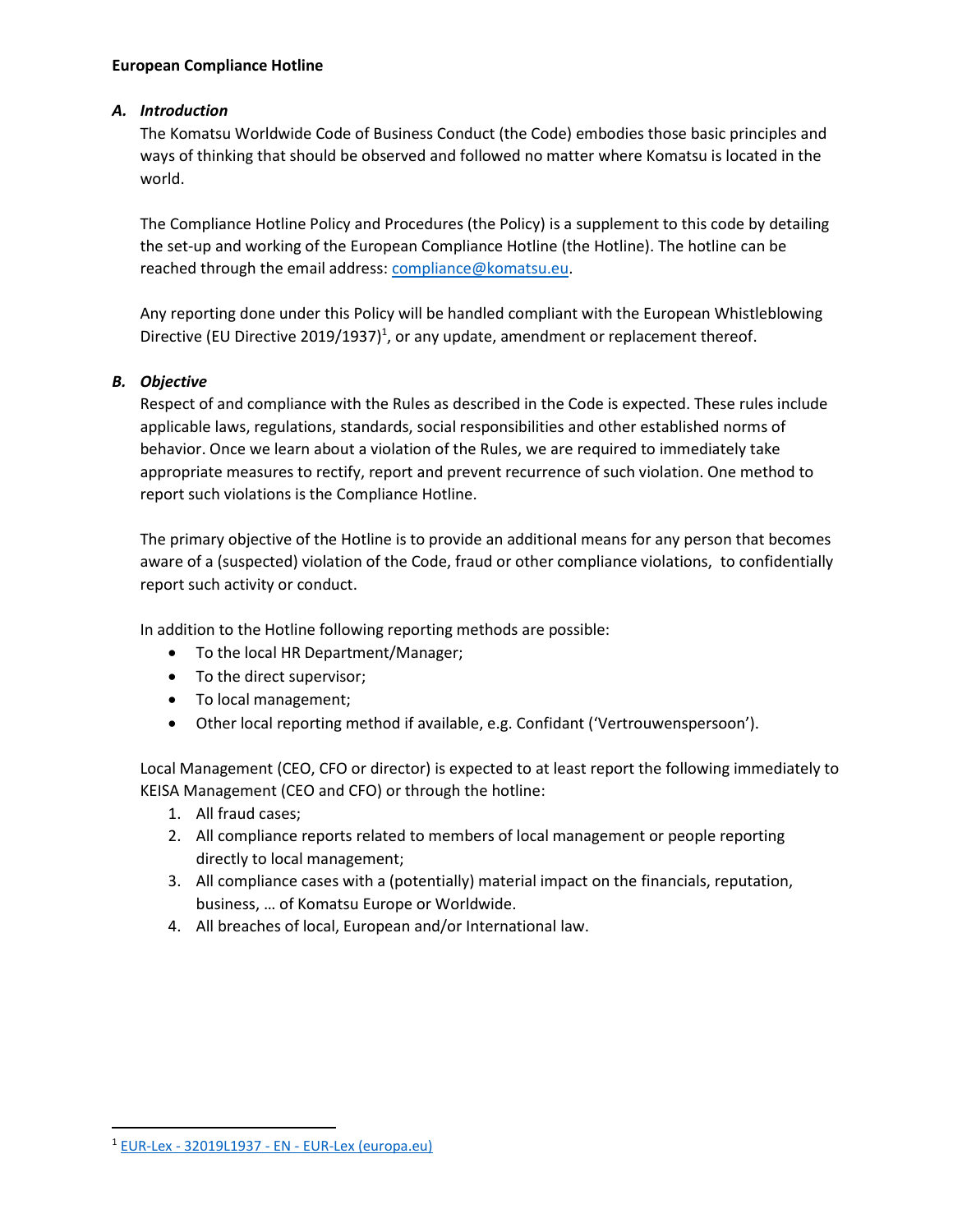#### *C. The Compliance Hotline Committee (Hotline Committee)*

- 1. The Hotline is monitored by the Compliance Hotline Committee. The Committee is responsible for taking the reports and leading the investigations for all calls coming in via the Hotline.
- 2. The Committee consists of minimally 3 people, assigned by the Board of Directors (BoD). All Committee members willbe sufficiently qualified ( with appropriate knowledge, and experience) and one or more impartial Committee member will be designated for following-up on the report.
- 3. Only the Committee members have access to the Compliance hotline email box and documents.
- 4. If considered appropriate by the Committee, it has the right to take up the report directly with the appropriate level of management without prior approval of KEISA Management, up to and including the KEISA BOD and the KLTD Compliance Committee.

# *D. Scope*

- 1. The Code applies to all employees, directors and officers of KEISA and its subsidiaries.
- 2. The hotline is intended for use by
	- Komatsu employees, former employees, prospective and future employees (during the application process);
	- people working for Komatsu with self-employed status;
	- employees of business partners, suppliers, contractors and sub-contractors;
	- shareholders and persons belonging to the administrative, management or supervisory body, including non-executive members, individuals seeking to provide services, volunteers and paid/unpaid trainees.

If other people contact the hotline, the complaint will also be further investigated, as appropriate.

# *E.* **Reporting via the Hotline**

- 1. All reports to the Hotline will be further investigated, evaluated, appropriately documented and assessed by one or more impartial members of the Hotline Committee. The appropriate course of action will be determined after consultation with management as appropriate.
- 2. The whistleblower will receive confirmation of the receipt of the complaint within 7 days after filing the report.
- 3. Feed-back on the investigation status and outcome will be provided within 3 months after confirmation of receipt of the report.
- 4. The whistleblower can request a physical meeting to discuss the report. The meeting will be set up within a reasonable timeframe after confirmation of the receipt of the report.
- 5. Management engages itself to fully cooperate with and assist the Committee in any investigation undertaken.
- 6. All reports are handled seriously, impartially and promptly.
- 7. Anonymously filed reports will be handled. We do request to leave contact details for further follow-up of the report.
- 8. The Committee will treat all information received in strict confidence.

The identity of the reporting person and any other information from which the identity of the reporting person may be directly or indirectly deduced will not be disclosed without their explicit consent, except where this is a necessary and proportionate obligation imposed by Union or national law in the context of investigations by national authorities or judicial proceedings, including with a view to safeguarding the rights of defence of the person concerned.

In any case, confidentiality will be maintained to the fullest extent possible, consistent with the need to conduct an adequate investigation of the report and the applicable legal requirements.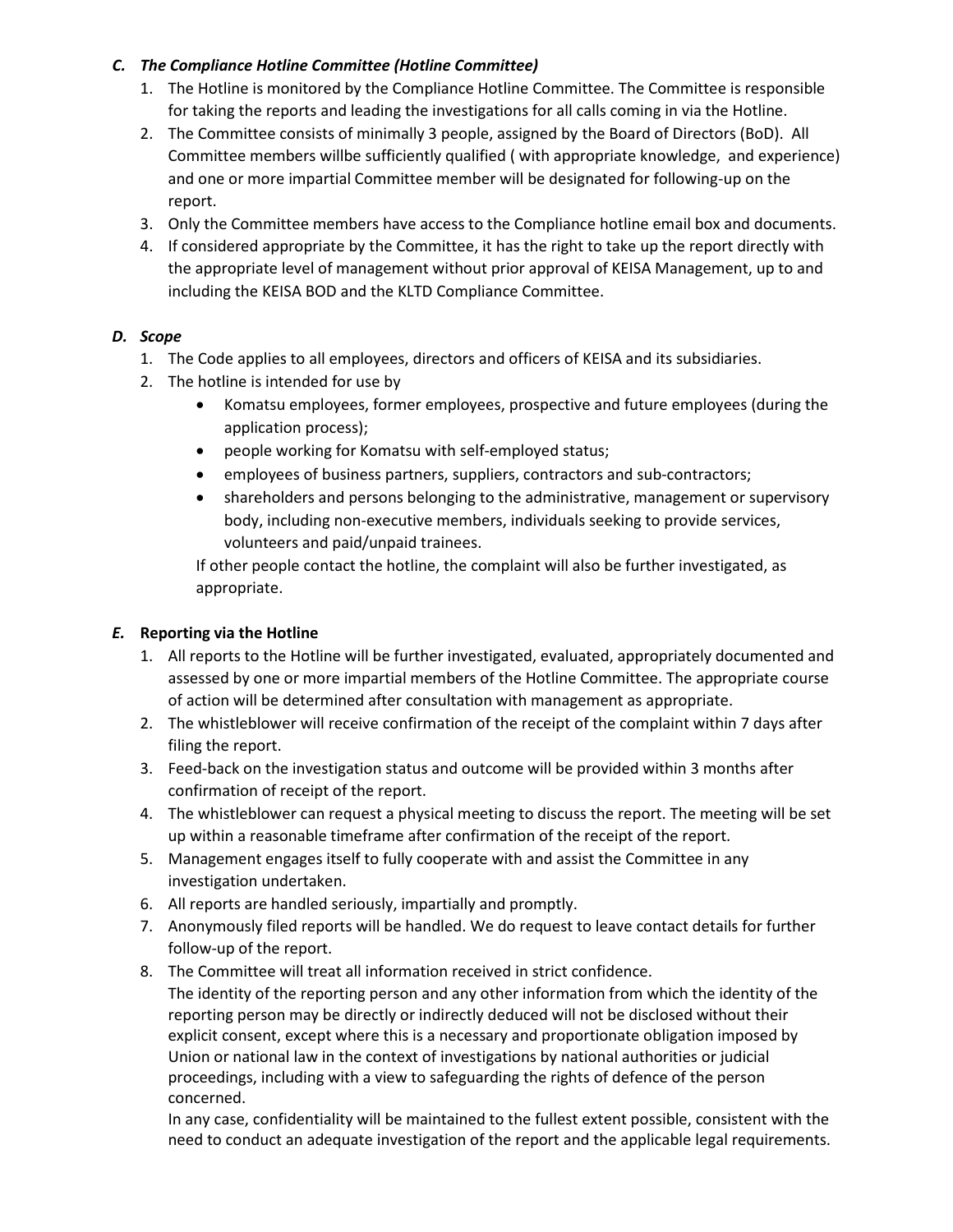The report, its conclusions and the underlying information may only be disclosed by the Committee to other persons or authorities if disclosure is:

- (i) required by any applicable law or regulation, by court or by regulatory or governmental body;
- (ii) necessary to apply, invoke or enforce the report in court or disciplinary proceedings;
- (iii) necessary to obtain advice from any professional advisor;
- (iv) required as part of the investigation.

In each case disclosure is only done on a need-to-know basis.

- 8. All personal data processed as part of the compliance report will be treated in line with the applicable European data protection laws, particularly the GDPR $<sup>2</sup>$  or any update, amendment or</sup> replacement thereof and applicable Komatsu policies and procedures.
- 9. A register is held of all reports made to the hotline. The information in the register is treated in the strictest confidence, in line with point 7 above.

### *F. Investigation: Purpose and outcome*

- 1. The purpose of an investigation is first and foremost to gather facts that are relevant to the report, so that the Hotline Committee can make a credible determination based on the information available.
- 2. The Hotline Committee has the discretionary authority not to pursue a report further. This can for instance be the case when:
	- 1. There is insufficient information for an adequate investigation and there is no possibility of obtaining further information;
	- 2. It is concluded that the report was made in bad faith.
- 3. All reports, investigations, actions taken and final outcome are documented and filed appropriately by the Committee.
- 4. The person filing the report will be informed of the outcome of the investigation. During the investigation the filer is informed of the status as deemed appropriate by the Committee.

# *G. Decisions*

- 1. Based on the outcome of the investigation, the Hotline Committee will determine the appropriate course of action, which can be but is not limited to:
	- 1. Declaring the report inadmissible;
	- 2. Advising on corrective actions to be taken by KEISA management.
- 2. The final decision on the actions to be taken is done by management. KEISA management can defer the decision to local management, as appropriate.

# *H. Non-retaliation & other protections*

In line with the Komatsu Worldwide Code of Business Conduct management commits itself to never prevent, hinder or retaliate against any person contacting the Hotline in good faith.

Komatsu guarantees that the whistleblower/person reporting the issue shall not be treated unfavorably because he/she consulted with, reported to, or in any other manner contacted the Hotline, unless it is proven that such consultation, reporting or other contact was made in a manner or for purposes against the rules.

<sup>&</sup>lt;sup>2</sup> Regulation (EU) 2016/679 of 27 April 2016 on the protection of natural persons with regard to the processing of personal data and on the free movement of such data (GDPR: General Data Protection Regulation).